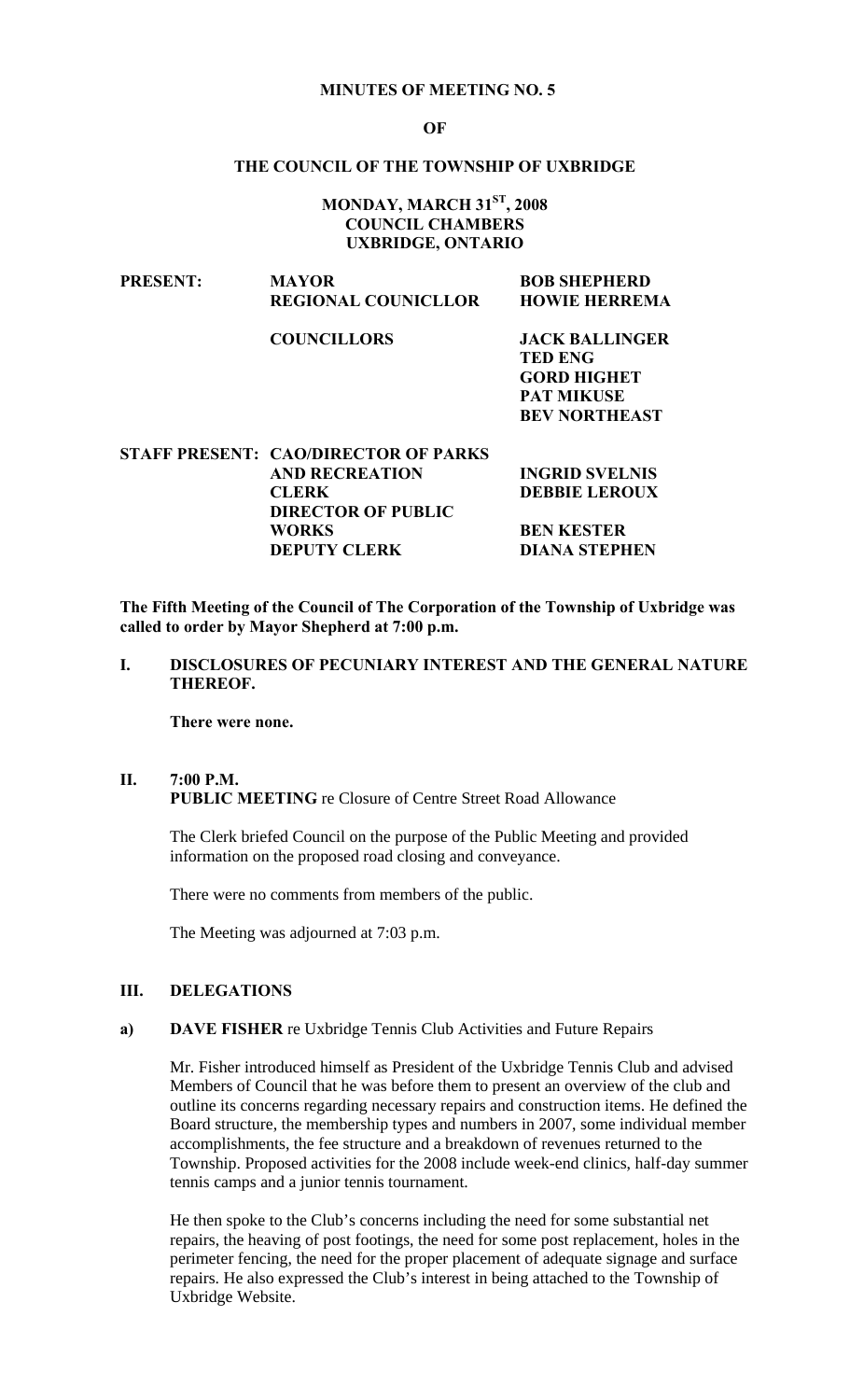Future work that the Club is requesting of the Township includes re-surfacing of the courts within 5 or 6 years and the acquisition of additional courts to allow expansion of the Club membership. When asked by Council members as to the costs associated with these requests, he suggested a 'ball park' figure of \$40,000 - \$50,000 for each new court and \$15,000 - \$20,000 to re-surface the existing courts.

Ingrid Svelnis, CAO, advised Council Members that a number of the lesser items identified by Mr. Fisher were currently being considered by the Parks and Recreation Department.

Mr. Fisher was advised to seek a meeting with Township Staff with regard to possible 2009 Budget considerations. It was also suggested that the Club should review the Township of Uxbridge Parks and Recreation Master Plan as it relates to the future of the sport of tennis in the Township.

## **b) JASON GREGOR & BRETT MYERS, "THE BONNER BOYS"**

Mr. Gregor advised Council Members that "The Bonner Boys" organization was now in its fifth year of operation and had recently been incorporated as a "not for profit" organization with 25 full time members and 45 volunteers, in total. He gave an overview of the previous year's fund-raising activities including Elgin Park Live, the Uxbridge Fall Fair "dunk tank", the Bonner Boys Golf Tournament and the Charity Hockey Tournament. He indicated that the annual Hockey Tournament was the most successful event each year having raised more than 25% of the organization's total net earnings, all of which are returned back to the Uxbridge community.

Mr. Gregor then spoke directly to the up-coming 2008 Charity Hockey Tournament taking place at the Uxbridge Arena which would include 34 hockey teams, 29 of which will be from the immediate Uxbridge area. He then requested that Council extend the same concession allowed in previous years that would see the Township ice rental fee for the 60+ week-end hours of required ice time reduced to reflect the lower week-day rate.

MOVED by Councillor Eng, SECONDED by Councillor Ballinger "THAT the week-day rate for ice rental at the Uxbridge Arena be applied for the duration of the 2008 Bonner Boys Charity Hockey Tournament." CARRIED

## **c) AKAASH MAHARAJ**

Mr. Maharaj introduced himself as a resident of Uxbridge and a member of the Canadian National Tent Pegging Team, known as UNICEF Team Canada. He described the cavalry sport which involves a mounted horseman riding at a full gallop and using a sword or lance to pierce, pick up and carry away a small ground target, being the symbolic 'tent peg'. He gave a brief history of the sport which originated in India as a training tool for cavaliers facing war elephants and remains a component of cavalry training to this day.

Mr. Maharaj related his experience with the Canadian team during its participation in the 2007 World Championships hosted by the Sultinate of Oman. It was at this point in the team's history that the decision was made to step away from corporate sponsorship and donate its naming rights to UNICEF Canada in support of the campaign against maternal and childhood HIV and AIDS. The team's participation in the 2008 competition resulted in three gold medals and one bronze medal and the title of World Champion Tent Pegging Team.

Mr. Maharaj advised Council that he was before them to advise that the Uxbridge Horsemen Association has invited the Canadian Tent Pegging Team (UNICEF Team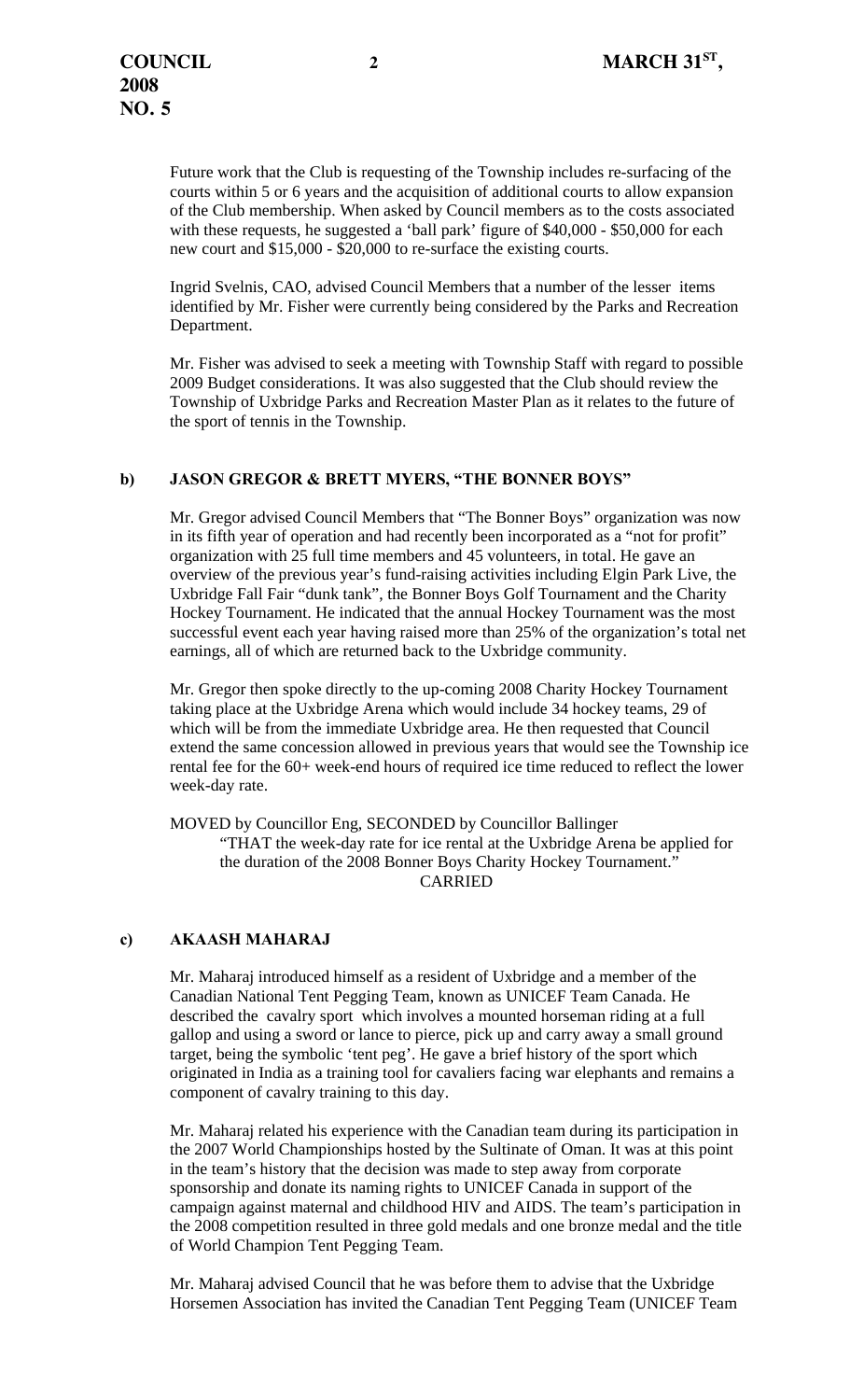Canada) to participate in the "Everything Equine" event scheduled for May  $10<sup>th</sup>$ , 2008 at Elgin Park. As part of the day's activities, the Township is being asked to declare May  $10^{th}$ , 2008 as "UNICEF Day" in Uxbridge and to enable UNICEF Team Canada to parade through Uxbridge in support of UNICEF as well as display the Township of Uxbridge Flag at tent pegging competitions.

# **VII. MOTIONS**

## **RESOLUTION NO. 2008-04**

 MOVED by Councillor Mikuse, SECONDED by Councillor Herrema "WHEREAS Tent Pegging is a 2500 year-old cavalry sport, and is today one of only ten recognized disciplines of the *Fédération internationale équestre*, the global governing body for Olympic and international equestrian sport;

AND WHEREAS Canada was represented at the International Tent Pegging Championships for the first time at the 2007 games in Oman, and again at this year's 2008 games in India;

AND WHEREAS UNICEF Team Canada, Canada's national Tent Pegging team, was on both occasions captained and coached by Uxbridge residents;

AND WHEREAS at the 2008 games, UNICEF Team Canada won three gold medals and one bronze medal out of the four team disciplines;

AND WHEREAS Canada's national Tent Pegging team has declined corporate sponsorship, and has instead donated its naming rights to UNICEF Canada, in support of the organization's campaign against childhood and maternal HIV and AIDS;

AND WHEREAS around the world, every minute a child dies of an AIDSrelated illness and every day 1200 more children are infected with HIV, yet only 15 per cent of children who need treatment for AIDS-related illness are receiving it.

THEREFORE, BE IT RESOLVED that Council, on behalf of the Township and people of Uxbridge:

 *Proclaims* 10 May 2008 as "UNICEF Day" in the Township of Uxbridge, as a day of special reflection and effort on the cause of the world's children and on the work of the Canadian Committee for the United Nations Children's Fund; and *Encourages* all Uxbridge residents to support, through word and deed, UNICEF's efforts to eradicate childhood and maternal HIV and AIDS; and *Grants* UNICEF Team Canada and its members the freedom and distinction of proceeding through the Township in full panoply and with drums beating, colours flying, and bayonets fixed; and *Authorises* UNICEF Team Canada to display the flag of the Township of Uxbridge at tent pegging competitions and at events in support of UNICEF."

CARRIED

## **III. DELEGATIONS cont'd**

#### **d) MIKE LEAVER**

Mr. Leaver identified himself as the owner of the property at 347 Durham Road 8. He advised Council that he and his wife are planning to build a new residence on the subject lands where they currently reside in an older home, closer to the road. He had contacted the Township to determine whether they could reside in the existing house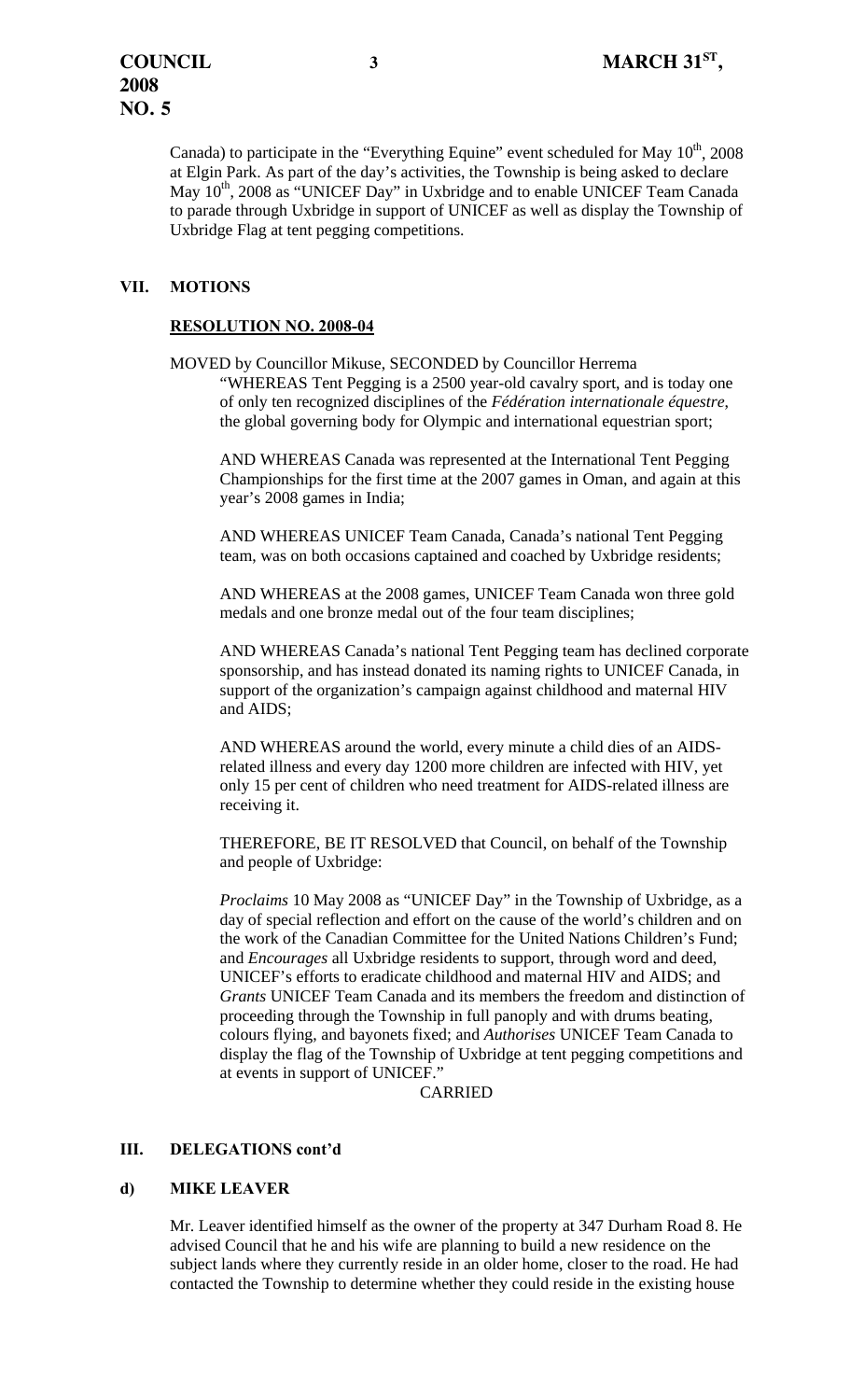for the duration of construction of the new residence and was advised that he should appear before Council to seek permission to do so.

 MOVED by Councillor Herrema, SECONDED by Councillor Ballinger "THAT Mike Leaver's request to remain in the existing residence at 347 Durham Road 8 while a new residence is being constructed thereat be referred to the Manager of Development Services for preparation of an agreement; AND THAT Council support the Agreement, once completed." CARRIED

 MOVED by Councillor Herrema, SECONDED by Councillor Northeast "THAT the Agenda be amended in order to bring forward Correspondence Item Nos. 92 through 101, inclusive, and Report PW 20/08 of Ben Kester, Director of Public Works, titled "Parking Configuration – Brock Street from Toronto Street Westerly to the Railway Tracks"." CARRIED

## **V. CORRESPONDENCE**

- 92 Barbara Purdy re Brock Street Reconstruction
- 93 Gordon Duncan re Brock Street Reconstruction
- 94 Wendy Duncan re Brock Street Reconstruction
- 95 Bob Hill re Brock Street Reconstruction
- 96 Charlie Richens re Brock Street Reconstruction
- 97 Roy and Barbara Megarry re Brock Street Reconstruction
- 98 Heather Beveridge re Brock Street Reconstruction
- 99 Randy Loewen re Brock Street Reconstruction
- 100 Robert McIntosh re Brock Street Reconstruction
- 101 Glenn Woods, John Low, Scott Rutledge re Brock Street Reconstruction

 MOVED by Councillor Herrema, SECONDED by Councillor Ballinger "THAT Correspondence Item Nos. 92 through 101, inclusive, be received for information."

**CARRIED** 

# **VIII. REPORTS TO COUNCIL**

(a) Report PW 20/08 of Ben Kester, Director of Public Works re Parking Configuration – Brock Street from Toronto Street Westerly to the Railway Tracks

 MOVED by Councillor Herrema, SECONDED by Councillor Ballinger "THAT with regard to the south side of Brock Street between Church Street and Toronto Street South, the engineering design will maintain the angle parking, preserve and enhance the landscape and eliminate or minimize 'bumpouts'."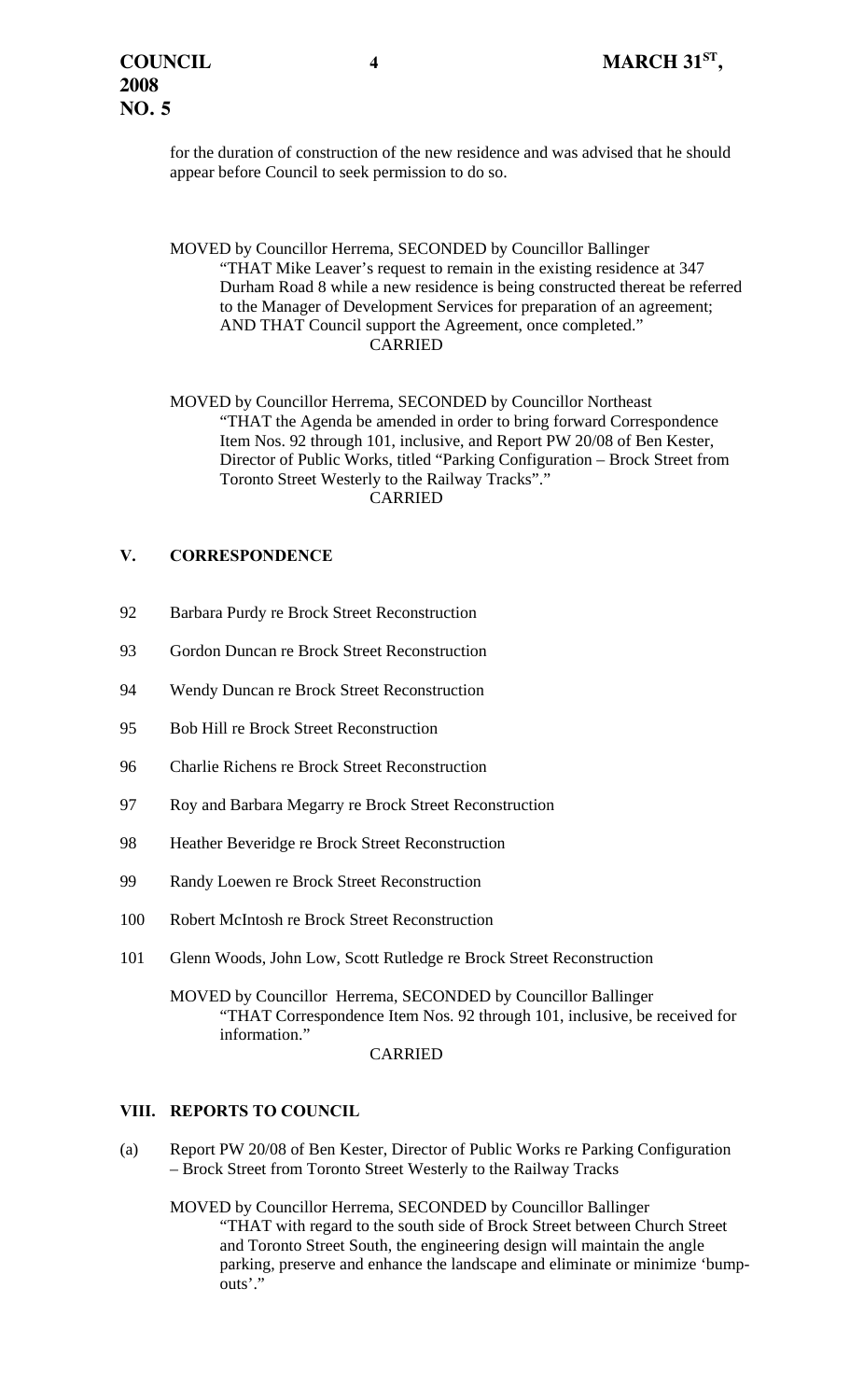## THE MOTION CARRIED ON THE FOLLOWING RECORDED VOTE (Requested by Mayor Shepherd )

| <b>COUNCILLOR</b>                                            | <b>YEA</b>       | <b>NAY</b> |
|--------------------------------------------------------------|------------------|------------|
| Mikuse<br>Herrema<br>Eng<br>Ballinger<br>Northeast<br>Highet | ٦<br>٦<br>٦<br>٦ |            |
| <b>MAYOR</b><br>Shepherd                                     |                  |            |

 MOVED by Councillor Herrema, SECONDED by Councillor Ballinger "THAT with regard to the north side of Brock Street between Spruce Street and Toronto Street North, the engineering design will maintain the parallel parking, preserve and enhance the landscape and eliminate or minimize 'bumpouts'."

# THE MOTION CARRIED ON THE FOLLOWING RECORDED VOTE (Requested by Mayor Shepherd )

| <b>COUNCILLOR</b>        | <b>YEA</b>                     | NAY |
|--------------------------|--------------------------------|-----|
| Mikuse                   | $\gamma$                       |     |
| Herrema<br>Eng           | $\mathcal{N}$<br>$\mathcal{L}$ |     |
| Ballinger<br>Northeast   | $\gamma$<br>$\mathcal{N}$      |     |
| Highet                   | V                              |     |
| <b>MAYOR</b><br>Shepherd | ٦                              |     |

MOVED by Councillor Herrema, SECONDED by Councillor Mikuse

"THAT with regard to the south side of Brock Street between Church Street and Victoria Street, the engineering design will improve the available parallel parking, preserve and enhance the landscape and eliminate or minimize 'bumpouts'."

## THE MOTION CARRIED ON THE FOLLOWING RECORDED VOTE (Requested by Mayor Shepherd )

| <b>COUNCILLOR</b> | YEA      | <b>NAY</b> |
|-------------------|----------|------------|
| Mikuse            | ٦        |            |
| Herrema           | V        |            |
| Eng               |          | ٦          |
| Ballinger         | ٦        |            |
| Northeast         | $\gamma$ |            |
| Highet            |          |            |
|                   |          |            |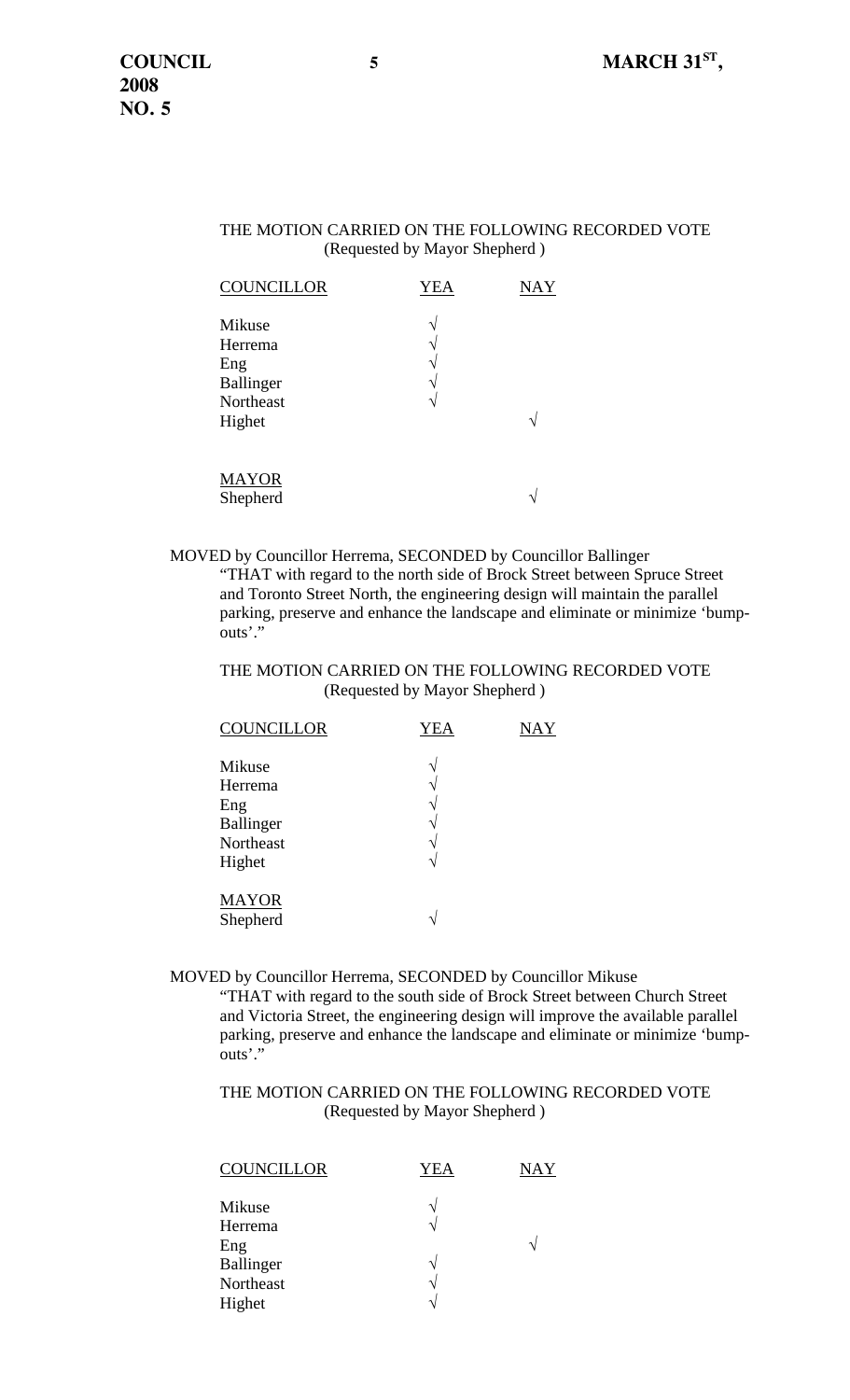| <b>MAYOR</b> |  |
|--------------|--|
| Shepherd     |  |

 MOVED by Councillor Herrema, SECONDED by Councillor Mikuse "THAT with regard to the north side of Brock Street between Spruce Street and Railway Street, the engineering design will, by recognizing engineering deficiencies, incorporate a combination of angle and parallel parking with angle parking being the preferred design, preserve and enhance the landscape and eliminate or minimize 'bump-outs'."

 THE MOTION CARRIED ON THE FOLLOWING RECORDED VOTE (Requested by Mayor Shepherd )

| <b>COUNCILLOR</b>                                            | YEA                                                       | <b>NAY</b> |
|--------------------------------------------------------------|-----------------------------------------------------------|------------|
| Mikuse<br>Herrema<br>Eng<br>Ballinger<br>Northeast<br>Highet | N<br>$\mathcal{N}$<br>$\mathcal{N}$<br>٦<br>$\mathcal{N}$ | ٦          |
| <b>MAYOR</b><br>Shepherd                                     |                                                           | ۰          |

 MOVED by Councillor Herrema, SECONDED by Councillor Mikuse "THAT the Director of Public Works be instructed to bring a report forward to Council with regard to the potential development of parking on Railway Street including the removal of one or two of the existing buildings along the west side of the street."

#### CARRIED

 MOVED by Councillor Mikuse, SECONDED by Councillor Ballinger "THAT Report PW 20/08 of Ben Kester, Director of Public Works re Parking Configuration – Brock Street from Toronto Street Westerly to the Railway Tracks be received."

#### CARRIED

## **The Regular Meeting of Council Recessed at 8:25 p.m. and reconvened at 8:35 p.m.**

# **IV. APPROVAL OF MINUTES**

 MOVED by Councillor Eng, SECONDED by Councillor Herrema "THAT the minutes of the Regular Council Meeting of February  $25<sup>th</sup>$ , 2008 and Special Council Meeting of March 17<sup>th</sup>, 2008 be adopted." CARRIED

## **V. CORRESPONDENCE cont'd**

- 67 Federation of Canadian Municipalities re Climate Change
- 68 Minister of Health and the Minister for the Federal Economic Development Initiative for Northern Ontario re Continued Funding of the Community Action Program for Children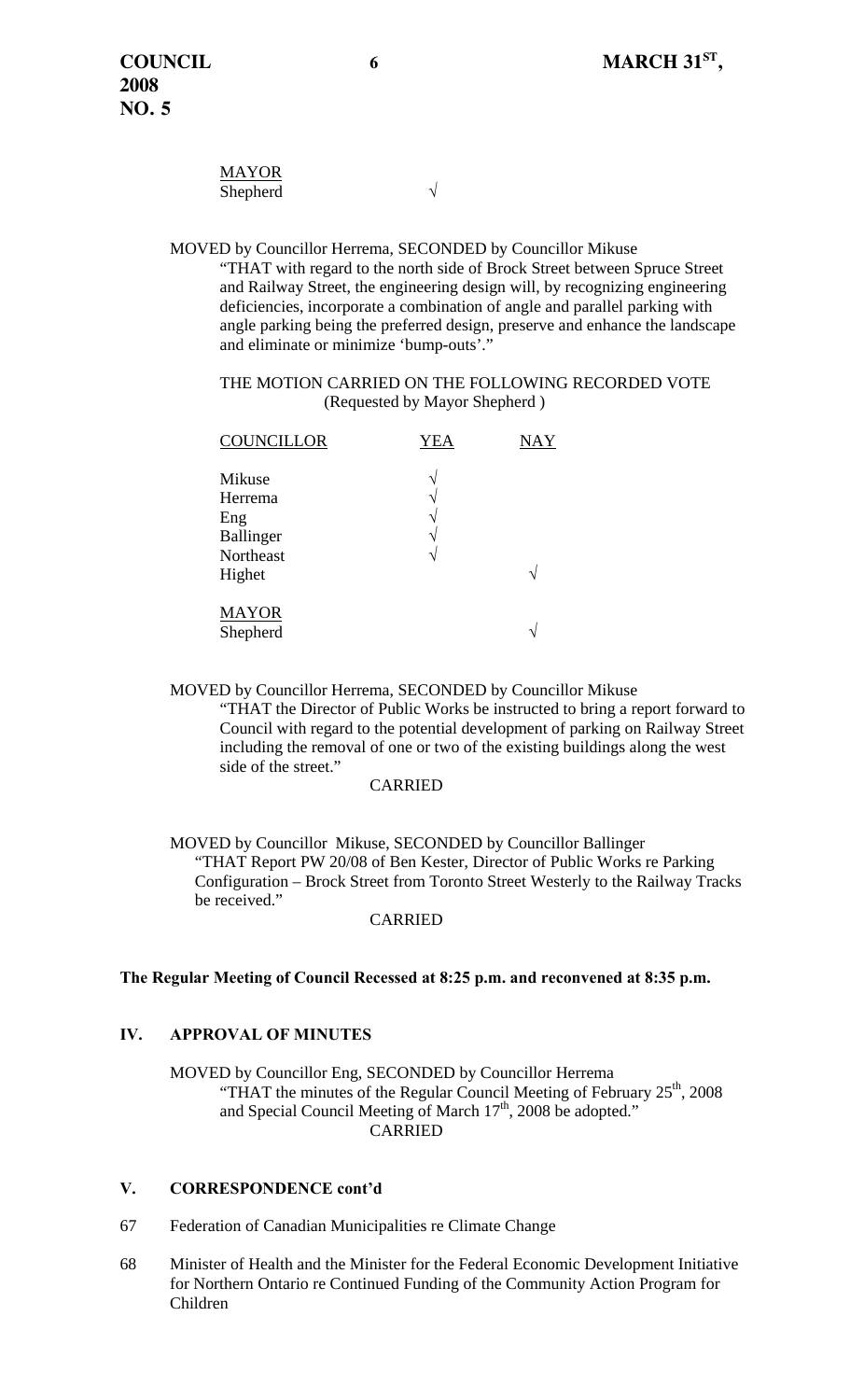- 69 Ministry of the Environment re Reporting Requirements under Ontario Regulation 450/07
- 70 Premier Dalton McGuinty re Provincial Sales Tax Exemption for Municipalities
- 71 Lake Simcoe Region Conservation Authority re 2007 Annual Report
- 72 Conservation Authorities Moraine Coalition re Conservation Authorities Moraine Coalition 2007Accomplishments

 MOVED by Councillor Highet, SECONDED by Councillor Mikuse "THAT Correspondence Item Nos. 67 through 72, inclusive, be received for information."

# CARRIED

73 Region of Durham re Proposed Regulation under the Ontario Water Resources Act for the Protection of Lake Simcoe

 MOVED by Councillor Northeast, SECONDED by Councillor Eng "THAT Regional Councillor Herrema bring forward information to Council regarding the phosphorous and funding reserves and whether they are designated for each of the treatment plants in the Region." CARRIED

74 Durham Regional Police re 2007 Annual Report

 MOVED by Councillor Ballinger, SECONDED by Councillor Eng "THAT staff be directed to forward a Letter of Thanks to the Durham Regional Police Service Auxiliary Unit together with the requested listing of 2008 scheduled events."

# CARRIED

75 AMO Member Communication Alert No. 08/015 re AMO Seeking Municipal Members for Climate Change Task Force

 MOVED by Councillor Herrema, SECONDED by Councillor Mikuse "THAT Correspondence Item No. 75 be received for information and a copy forwarded to the Uxbridge Energy Conservation Advisory Committee." CARRIED

76 Ministry of Citizenship and Immigration re Lincoln M. Alexander Award 2008

 MOVED by Councillor Herrema, SECONDED by Councillor Northeast "THAT Correspondence Item No. 76 be received for information and a copy forwarded to all Uxbridge schools and the Uxbridge Youth Committee." CARRIED

77 Minister Responsible for Seniors re 2008 Senior of the Year Awards

 MOVED by Councillor Ballinger, SECONDED by Councillor Northeast "THAT Council nominate Shirley Vance for the 2008 Senior of the Year Awards."

## CARRIED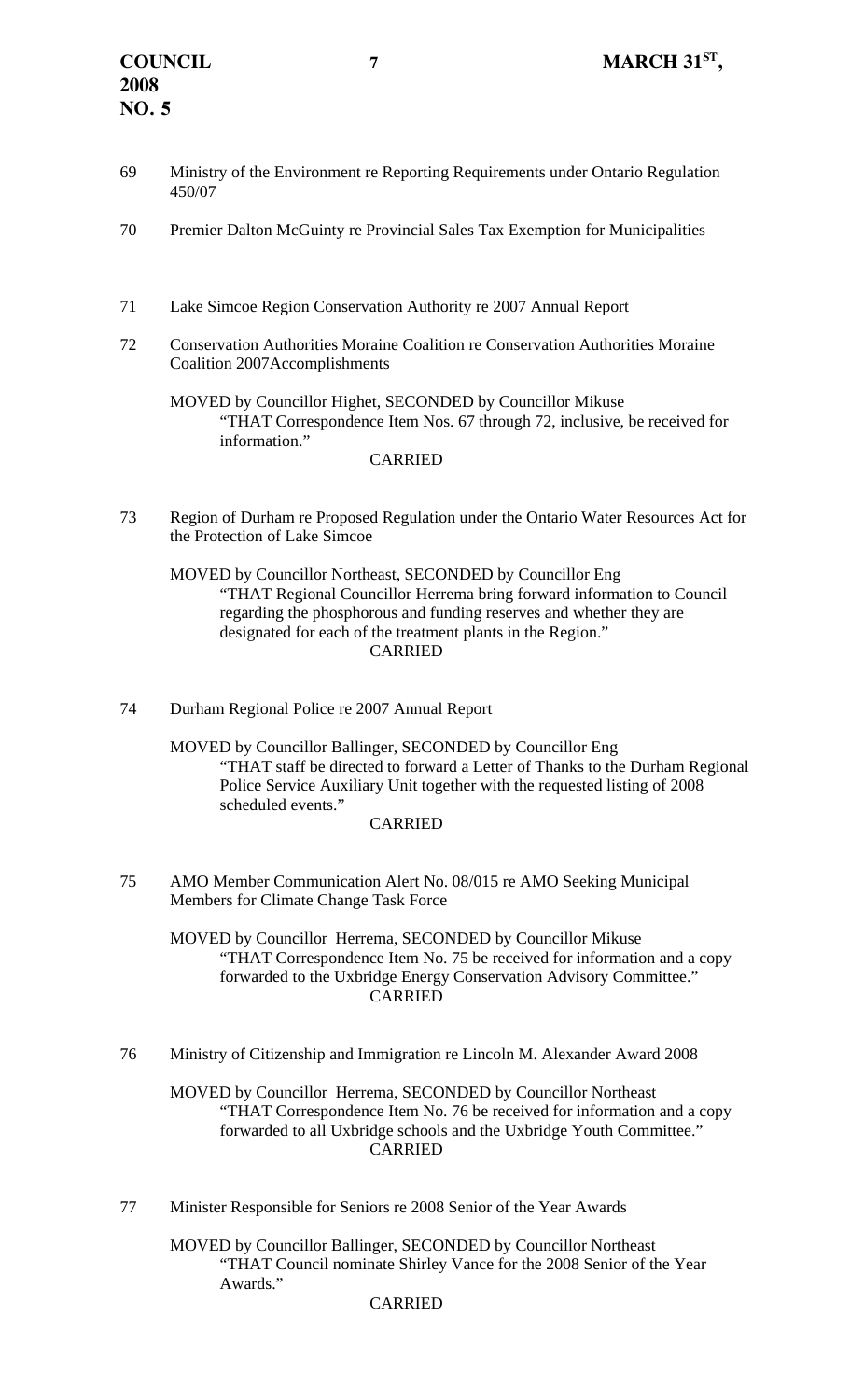#### 78 Region of Durham re Retirement Homes

 MOVED by Councillor Mikuse, SECONDED by Councillor Herrema "THAT Council for the Township of Uxbridge support the Motion of the Health and Social Services Committee for the Region of Durham urging the Ontario Government to make the establishment of consumer protection legislation for residents of retirement homes a top government priority, being introduced no later than 2008 and including the requirement for registration of retirement homes with local boards of health and municipalities to ensure completion of all respective statutory duties."

#### CARRIED

79 Town of Amherstburg re Lead Testing Mandated by Province for Municipal Drinking Water

 MOVED by Councillor Herrema, SECONDED by Councillor Eng "THAT Council for the Township of Uxbridge support the Resolution of the Council for the Town of Amherstburg requesting the Province of Ontario provide immediate necessary funding to Ontario municipalities to finance the costs of the mandated Lead Testing for Municipal Drinking Water." CARRIED

- 80 Township of Bonnechere Valley re Municipal Drinking Water Systems
- 81 Town of Northeastern Manitoulin and the Islands re Municipal Drinking Water Systems

 MOVED by Councillor Herrema, SECONDED by Councillor Mikuse "THAT Correspondence Item Nos. 80 and 81 be received for information." CARRIED

- 82 City of St.Catherines re Representation by Population in the House of Commons
- 83 Niagara Region re Representation by Population in the House of Commons

 MOVED by Councillor Highet, SECONDED by Councillor Ballinger "THAT Council for the Township of Uxbridge support the Resolutions of the City of St. Catherines and the Region of Niagara urging the Federal Government to consider changes to Bill C-22 to ensure fair and equitable representation for Ontarians in the House of Commons." CARRIED

84 Town of Ajax re Acceptance of Durham Region Approved Disabled Riders

 MOVED by Councillor Northeast, SECONDED by Councillor Highet "THAT Council for the Township of Uxbridge support the Resolution endorsed by the Town of Ajax requesting the Toronto Transit Commission to accept riders already approved by Durham Region Specialized Transit and forward a copy of this proposal to the Uxbridge Accessory Advisory Committee."

#### CARRIED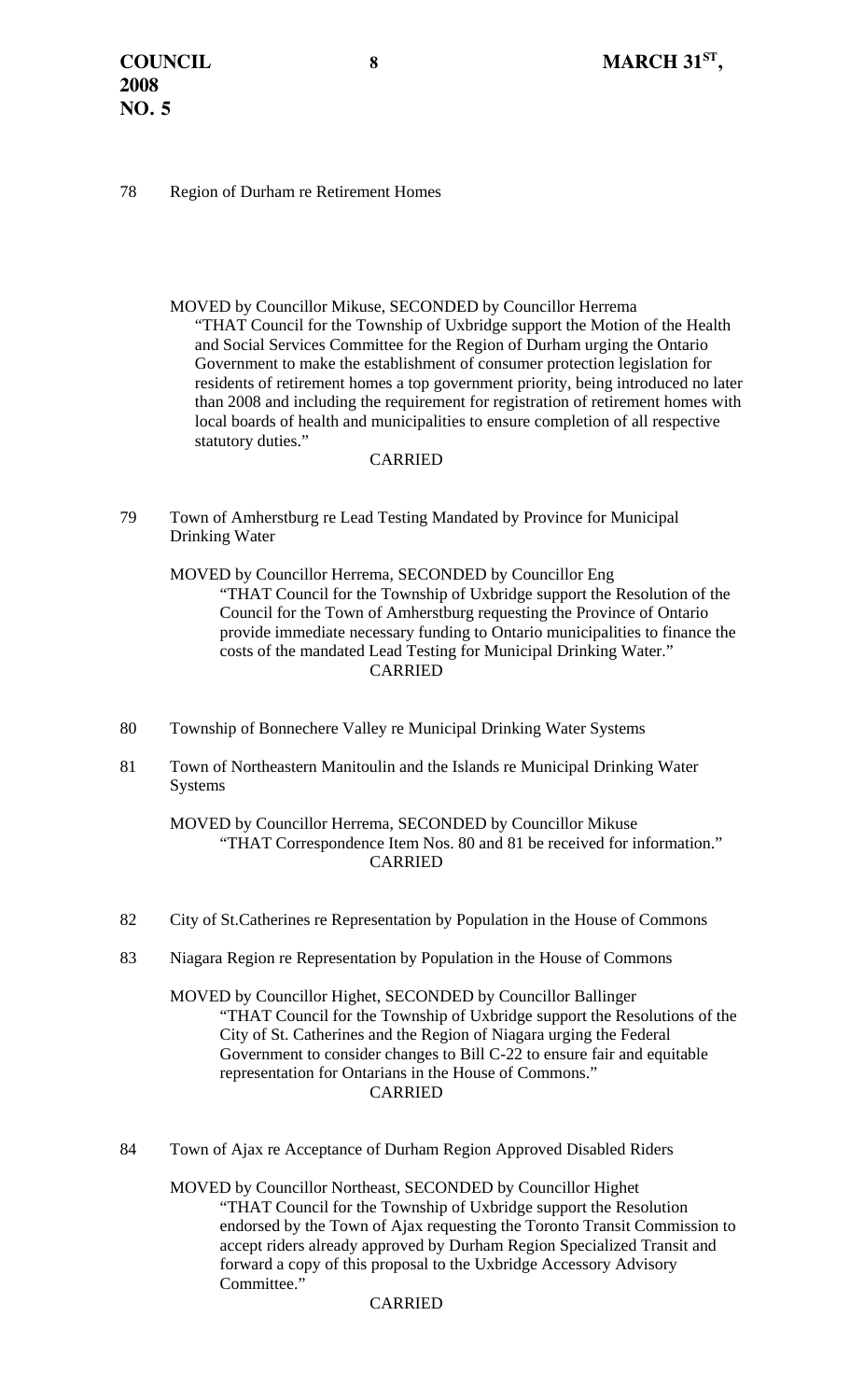## 85 City of Mississauga re Retail Business Holidays Act

#### MOVED by Councillor Herrema, SECONDED by Councillor Mikuse "THAT Correspondence Item No. 85 be received for information." CARRIED

86 City of Mississauga re The Sale of Birds and Animals in a Flea Market and Farmers Market

 MOVED by Councillor Mikuse, SECONDED by Councillor Highet "THAT Correspondence Item No. 86 be received for information." CARRIED

87 Township of Brock to the Honourable John Gerretsen re Proposed Provincial Action to limit Phosphorus Loading from Sewage Treatment Plants in the Lake Simcoe Basin

 MOVED by Councillor Herrema, SECONDED by Councillor Highet "THAT Council for the Township of Uxbridge support the Resolution of the Township of Brock advising the Provincial Ministry of the Environment of the concern that the Provincial actions to limit phosphorous loading from sewage treatment plants into Lake Simcoe will prohibit development and constrain the ability to maintain sustainable communities within the Greenbelt." CARRIED

88 Town of Milton re Request for Improving the Status of Rehabilitation of Aggregate Pits and Quarries

 MOVED by Councillor Mikuse, SECONDED by Councillor Herrema "THAT Council for the Township of Uxbridge support the Resolution of the Town of Milton recommending to the Provincial Minister of Natural Resources a review of the role of security deposits for pit/quarry rehabilitation, a re-instatement of those deposits and a review of the role of the Ontario Stone, Sand and Gravel Association as well as the The Ontario Aggregate Resources Corporation in the promotion of pit/quarry rehabilitation." CARRIED

89 Town of Kingsville re Kraft Hockeyville 2008

 MOVED by Councillor Ballinger, SECONDED by Councillor Mikuse "THAT Council for the Township of Uxbridge support the Resolution of the Town of Kingsville requesting that all Ontario Municipalities support the Town of Kingsville in its endeavor to become "Kraft Hockeyville 2008", thus keeping the title within the Province of Ontario." CARRIED

90 Ontario Property and Environmental Rights Alliance re Update on Greenbelt Act

 MOVED by Councillor Herrema, SECONDED by Councillor Highet "THAT Correspondence Item No. 90 be received for information." CARRIED

91 Sean DeSilva re Resignation from Golf Course Subcommittee and Watershed Committee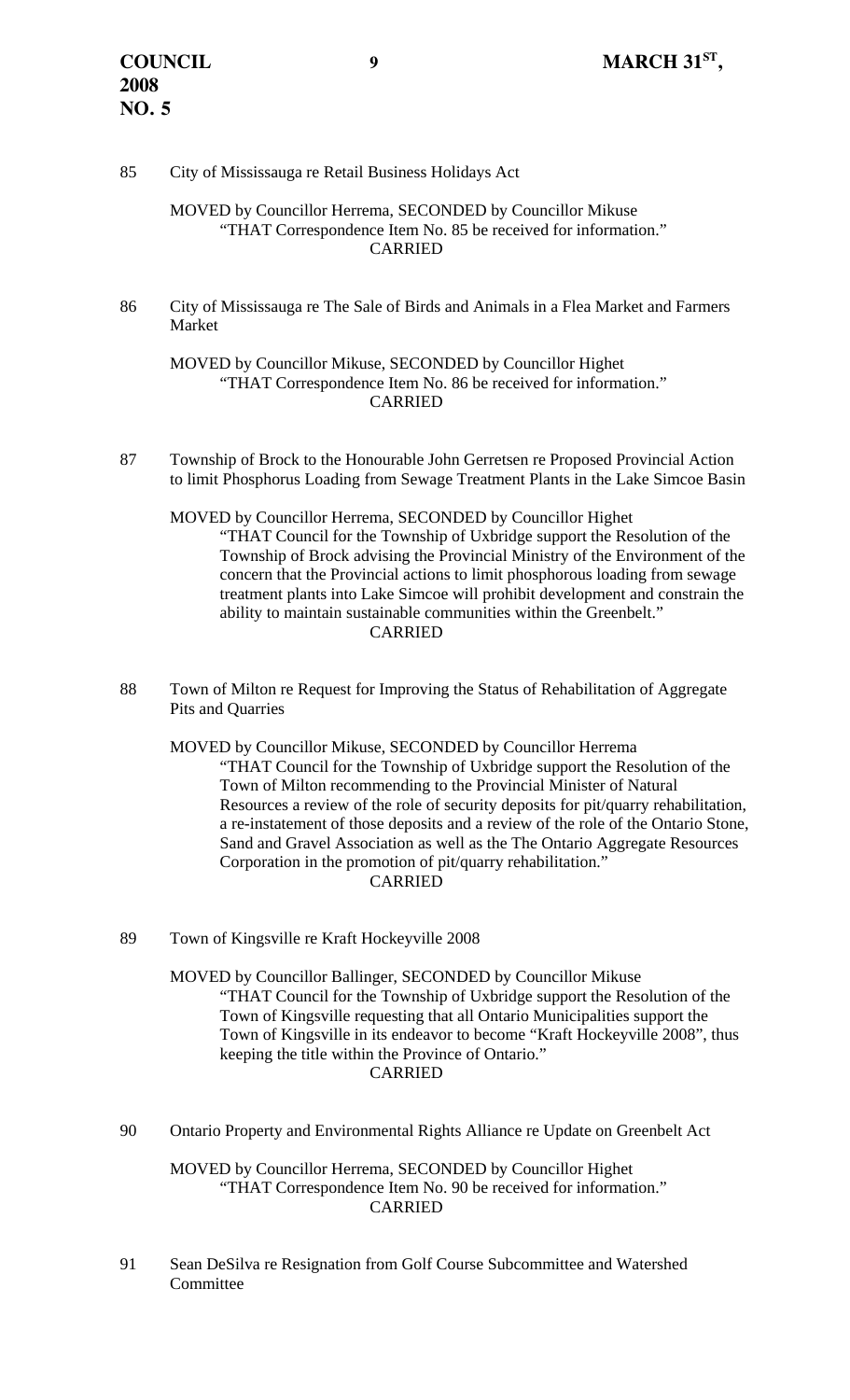MOVED by Councillor Herrema, SECONDED by Councillor Highet "THAT Correspondence Item No. 91 be received and a Letter of Thanks be forwarded to Mr. DeSilva for his work on the Golf Course Subcommittee and Watersheds Committee as well as his committment to his continuing support." CARRIED

# **VI. COMMITTEE REPORTS**

 MOVED by Councillor Mikuse, SECONDED by Councillor Northeast "THAT Report No. 4 of the General Purpose and Administration Committee of March  $3<sup>rd</sup>$ , 2008, Report No. 5 of the Public Works and Emergency Services Committee of March 3<sup>rd</sup>, 2008 and Report No. 6 of the General Purpose and Administration Committee of March  $17<sup>th</sup>$ , 2008 be endorsed; CARRIED

## **VII. MOTIONS cont'd**

## **RESOLUTION NO. 2008-05**

MOVED by Councillor Mikuse , SECONDED by Councillor Herrema *"*WHEREAS the Council of the Township of Uxbridge hereby endorses the 'Trails in the Valley' event in the Uxbridge Downtown on June 14 and 15, 2008."

#### CARRIED

## **VIII. REPORTS TO COUNCIL**

b) Report DS-01/08 of Brian Pigozzo, Chief Building Official re Talbot Fill Permit (tabled January 14, 2008)

 MOVED by Councillor Northeast , SECONDED by Councillor Ballinger "THAT Report DS 01/08 of Brian Pigozzo, Chief Building Official, be tabled and brought forward for consideration during the Regular Meeting of Committee scheduled for April  $7<sup>th</sup>$ , 2008." CARRIED

## **IX. BY-LAWS**

## **By-laws Requiring Three Readings**

MOVED by Councillor Northeast, SECONDED by Councillor Eng "THAT the Council of the Township of Uxbridge table By-law No. 2007-010 for future consideration."

#### CARRIED

2008-010 Being a By-law to authorize entering into a Fill Agreement with William Montgomery Talbot for the property identified as Part Lot 18, Concession 3 in the Township of Uxbridge and municipally known as 388 Hwy 47.

 MOVED by Councillor Northeast, SECONDED by Councillor Highet "THAT leave be granted to introduce By-law Nos. 2008-030 to 2008-040 and be read a first and second time." CARRIED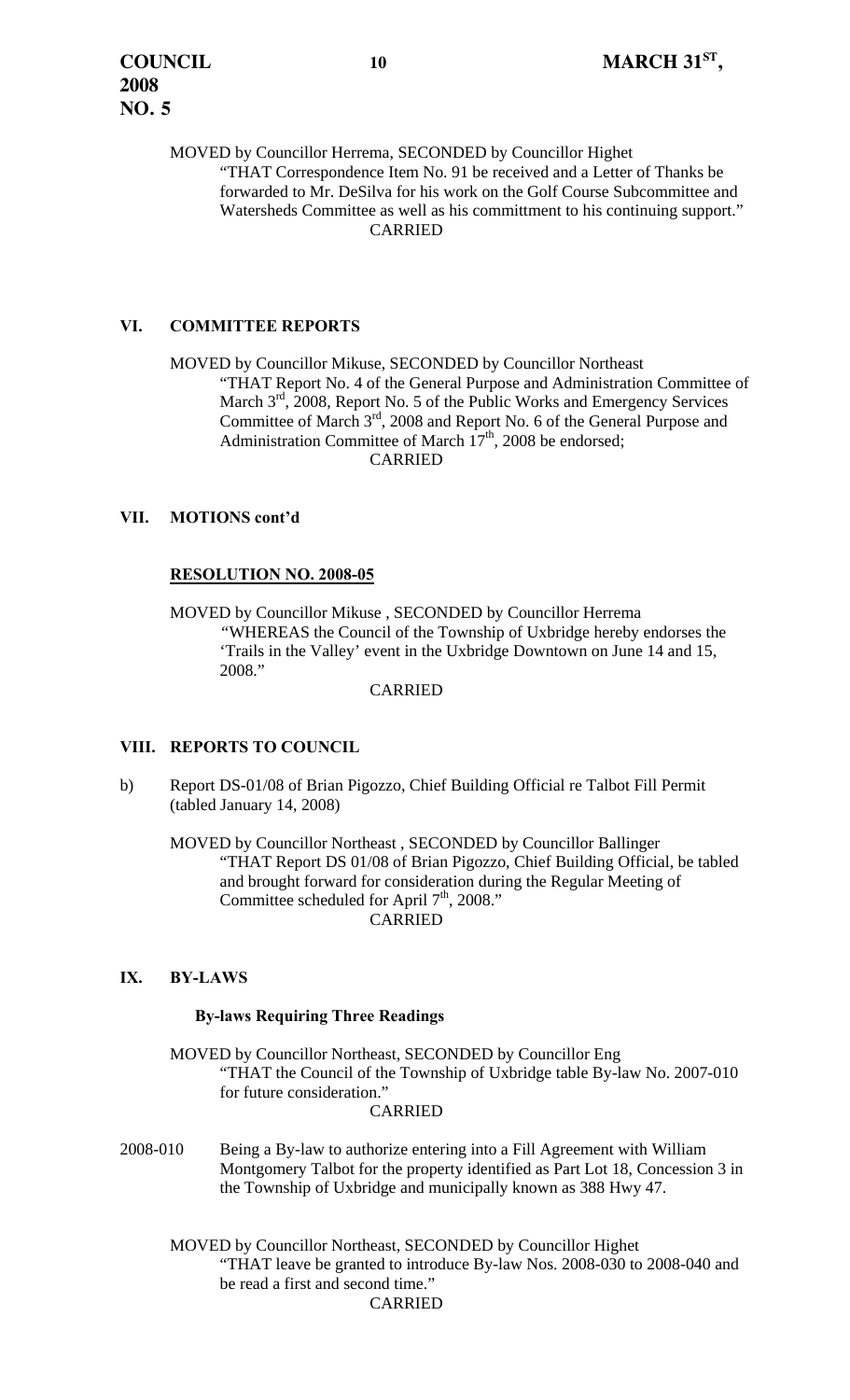**2008 NO. 5** 

2008-030 Being a By-law to authorize entering into a Site Plan Development Amending Agreement with 2046985 Ontario Inc. with regard to lands forming Parts of Lots 6, 7, 8 and 9, Concession 3, Geographic Township of Uxbridge (Coppinwood Golf Course). (*This Agreement amends specific terms and conditions contained within the originating Site Plan Development Agreement, as amended, between the Township and the former owners of the subject lands.* 

2008-031 Being a by-law to stop-up, close and convey those lands described as Centre Street on Registered Plan H50061, lying north of Plan 40RD419, Brock Street East, in the Township of Uxbridge. (*This parcel is located within the area identified for commercial development by Goldmanco and is the subject of the Public Meeting scheduled earlier in this Council Meeting. Passage of this bylaw is subject to the outcome of the Public Meeting. )* 

2008-032 Being a by-law to authorize entering into an Agreement with Margaret Jayne Davis, Part of West ½ of Lot 31, Concession 4, Township of Uxbridge, 430 Regional Road 8, with regard to the granting of a variance to allow 7 employees other than members of the family to participate in the financial business being conducted in the residential premises and adjoining accessory building. *(The conditions contained in the Agreement also speak to the timetable surrounding the development of the former Co-op lands at the corner of Victoria Drive and Brock Street West, where the business will be ultimately re-located.* (*Committee of Adjustment Decision A35/2007.))* 

2008-033 Being a By-law to enter into a Development Agreement with David Mehaffey and Heather Reynolds as a Condition of Consent with regard to lands identified as Part of Lot 28, Concession 6, in the Geographic Township of Uxbridge. (*This Agreement addresses certain conditions of the severance approvals creating three lots imposed by the Region of Durham Land Division Committee in its decision LD180/2006 and LD087/2007.)*

- 2008-034 Being a By-law to provide for the determining, fixing and paying of annual remuneration to the Members of Council for the Township of Uxbridge for the 2007, 2008 and 2009 Years. (*This by-law was requested by Council as a component of its motion regarding the recommendations contained in Report TR-06/08 (Increase to Councillors' Salaries) of Ingrid Svelnis, CAO, and Alan Shultz, Treasurer, presented during the Regular Meeting of the Finance and Administration Committee on March 3rd, 2008.)*
- 2008-035 Being a By-law to amend By-law 70-9, being a By-law to regulate, govern and control the sale and setting off of fireworks. (*This amendment is required in order to update the penalty provisions for those persons who fail to comply with By-law 70-9. Fines and penalties shall be as prescribed by the Provincial Offences Act.)*
- 2008-036 Being a "Housekeeping" By-law to amend By-law 2007-157, being a By-law to remove the Holding (H) provision on certain lands located in Part of Lot 29, Concession 7 and municipally identified as 141 Reach Street. (*This By-law is required in order to correct a typographical error in Section 2 of By-law No. 2007-157 whereby the original Zoning By-law Amendment which applied the Holding Provision to the subject lands was identified as "By-law No. 2006- 003" when, in fact, it should have stated "By-law No. 2006-033". This By-law does not alter the intent of By-law 2007-157.)*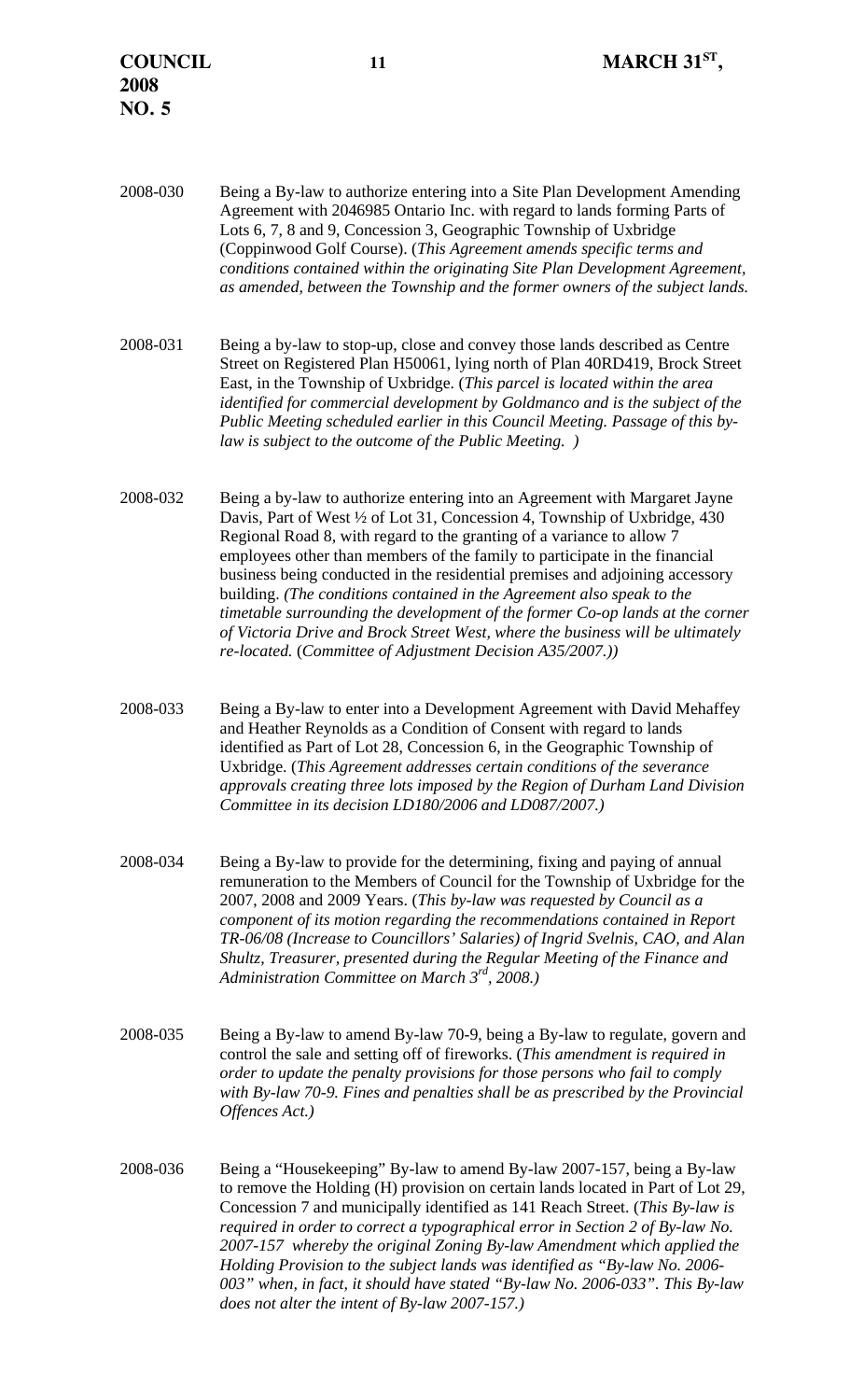- 2008-037 Being a By-law to amend By-law No. 2007-020, as amended, being a By-law to appoint Township Officials and various members to Boards and Committees for the Term of Council, to allow two additional appointments to the Uxbridge Energy Conservation Advisory Committee, two appointments to the Uxbridge Library Board, one appointment to the Uxbridge Watersheds Committee and two appointments to the Uxbridge Canada Day Committee. (*The letters of application submitted by the persons identified herein were circulated to all Members of Council, previously.)*
- 2008-038 Being a By-law to amend By-law No. 2007-020, as amended, being a By-law to appoint Township Officials and various members to Boards and Committees for the Term of Council, to allow the inclusion of the Trails in the Valley Committee as a Committee of Council and to appoint various members thereto. *This By-law has been prepared as instructed by the Members of the Culture and Tourism Committee during its Regular Meeting of March 3rd, 2008 (Refer to Correspondence Item No. 62 on the Meeting Agenda)*
- 2008-039 Being a By-law to amend By-law No. 2007-020, as amended, being a By-law to appoint Township Officials and various members to Boards and Committees for the Term of Council, to allow additional appointments to the Uxbridge Culture and Tourism Advisory Board. (The additional individuals to be appointed will provide representation from Uxbridge Business Improvement Area, Heritage Uxbridge and Uxbridge Chamber of Commerce). (*This By-law has been prepared as instructed by the Members of Council during the Regular Meeting of February 25th, 2008 (Refer to Correspondence Item Nos. 56, 57 and 58 on the Meeting Agenda).)*
- 2008-040 Being a By-law to authorize the execution of an agreement between The Corporation of the Township of Uxbridge (The "Township") and 1638178 Ontario Inc. ("1638178") which agreement provides for the sale and exchange of certain lands between the Township, 1638178, Keith St. John, Anne St. John, Isabell St. John and Dorothy St. John (the "St. Johns") and to authorize the completion of the transactions described therein. (*This Agreement is a key component of the commercial development of the Brock Street East lands by Goldmanco and deals with the Centre Street sale as well as the watercourse*  lands at the eastern limit of the site. Information in this regard was given to *Council during an In-camera session on March 17th, 2008.)* 
	- MOVED by Councillor Northeast, SECONDED by Councillor Highet "THAT By-law Nos. 2008-030 to 2008-040 be now read a third time, finally passed and the Mayor and the Clerk duly sign and seal same." CARRIED

# **X. UNFINISHED BUSINESS**

## **There was none**

## **XI. OTHER BUSINESS**

a) Councillor Ballinger expressed his satisfaction with the Uxbridge community involvement with regard to "Earth Hour" on Saturday, March  $29<sup>th</sup>$ , 2008.